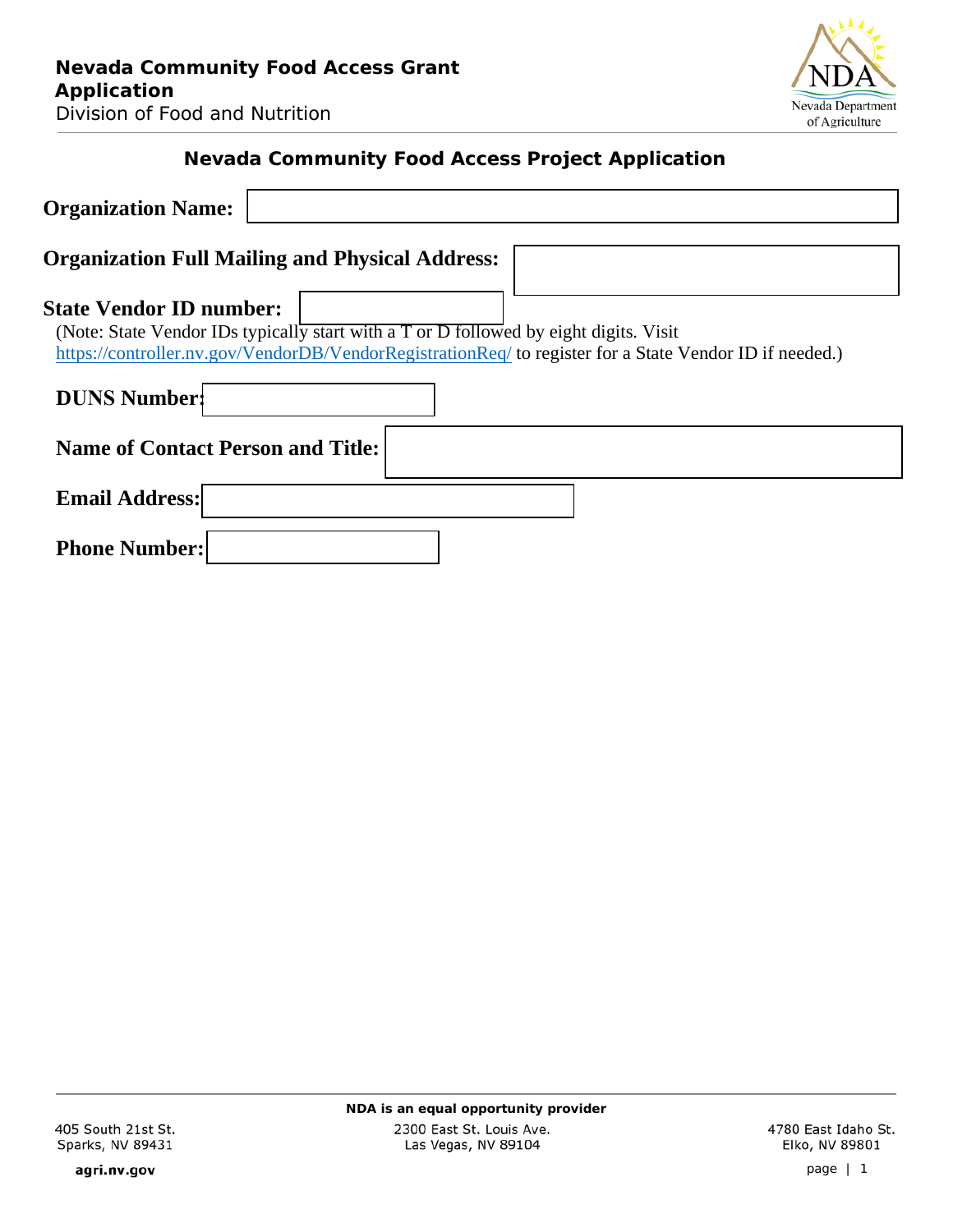Nevada Department of Agriculture

# **Organization / Background**

*(Eligibility Requirements; Experience/Services Provided; Food Management)*

405 South 21st St. Sparks, NV 89431

agri.nv.gov

*NDA is an equal opportunity provider*

2300 East St. Louis Ave. Las Vegas, NV 89104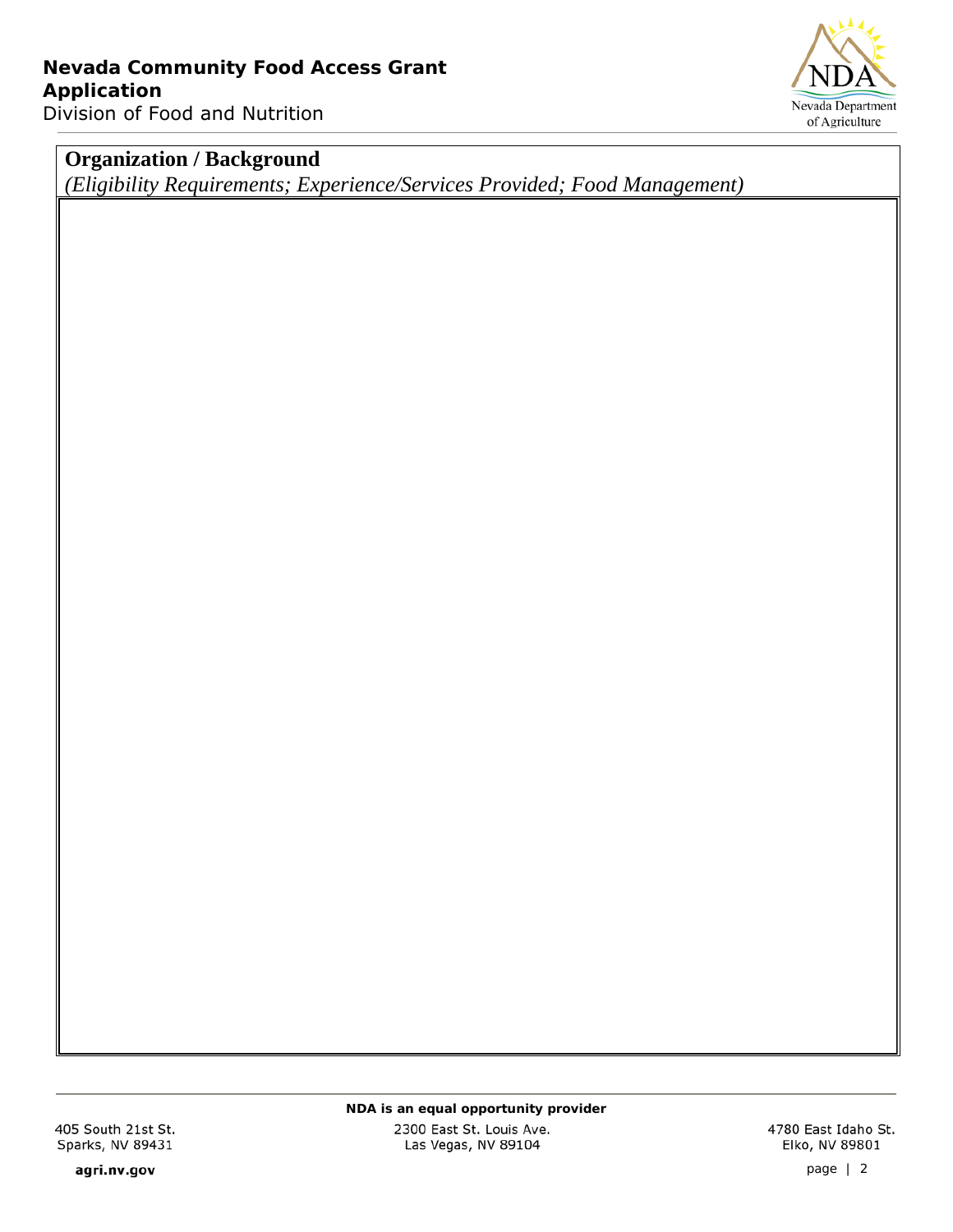

*(Project title, requested dollar amount, and location of project implementation; Brief summary of project; Project type and target audience; Project Impact; Project Evaluation)*

405 South 21st St. Sparks, NV 89431

*NDA is an equal opportunity provider*

2300 East St. Louis Ave. Las Vegas, NV 89104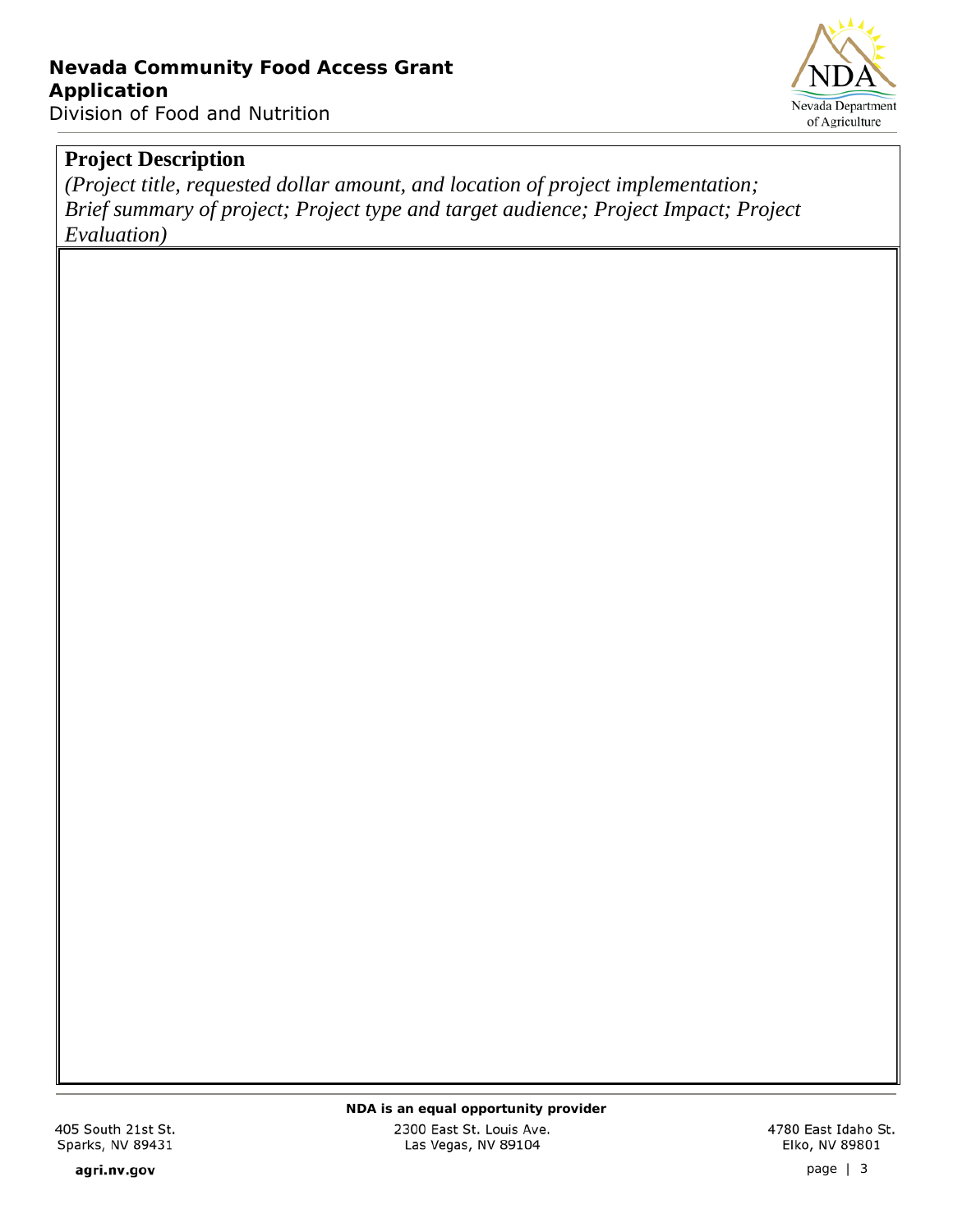

*(Project title, requested dollar amount, and location of project implementation; Brief summary of project; Project type and target audience; Project Impact; Project Evaluation)*

405 South 21st St. Sparks, NV 89431

agri.nv.gov

*NDA is an equal opportunity provider*

2300 East St. Louis Ave. Las Vegas, NV 89104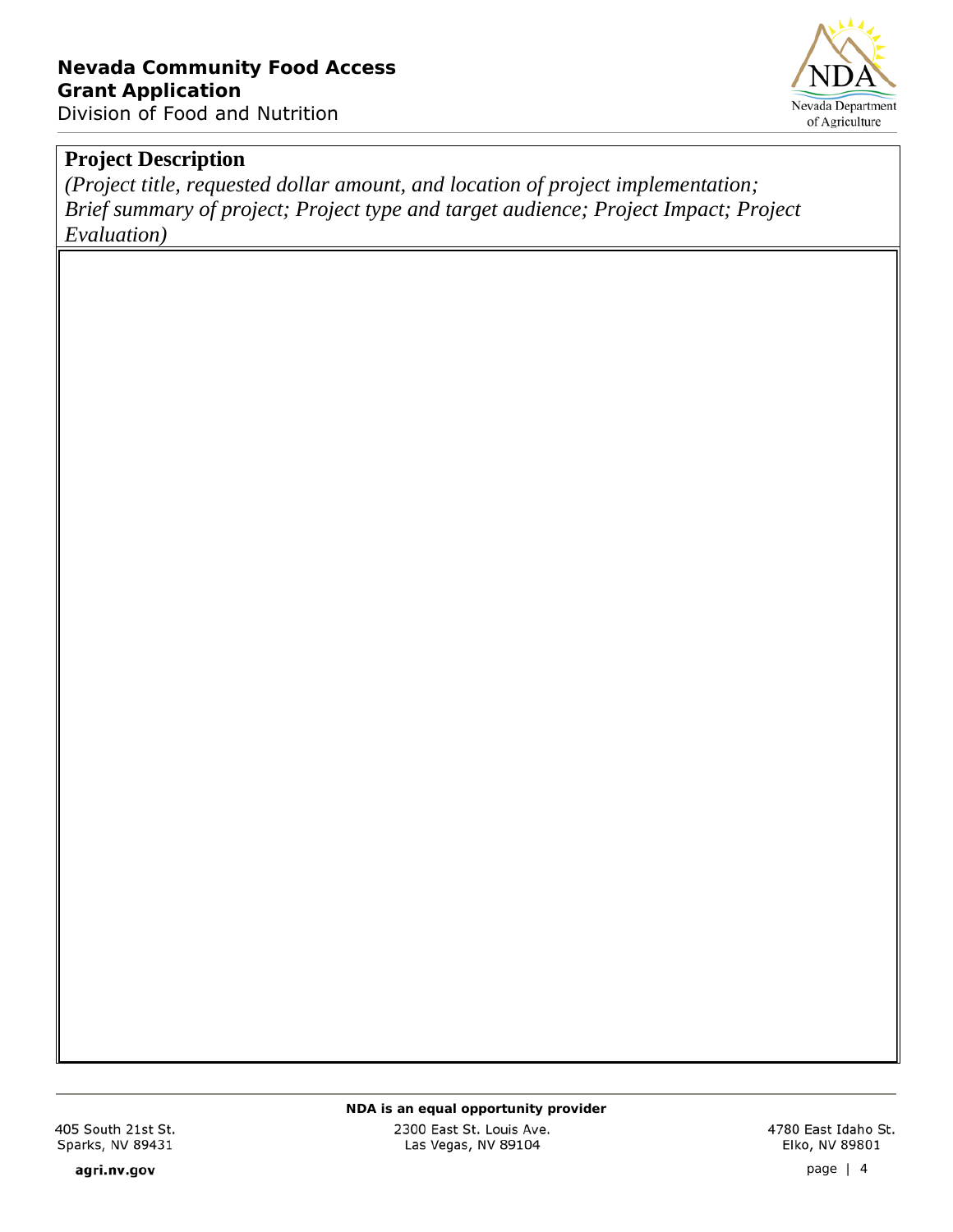

*(Project title, requested dollar amount, and location of project implementation; Brief summary of project; Project type and target audience; Project Impact; Program Evaluation)*

405 South 21st St. Sparks, NV 89431

agri.nv.gov

*NDA is an equal opportunity provider*

2300 East St. Louis Ave. Las Vegas, NV 89104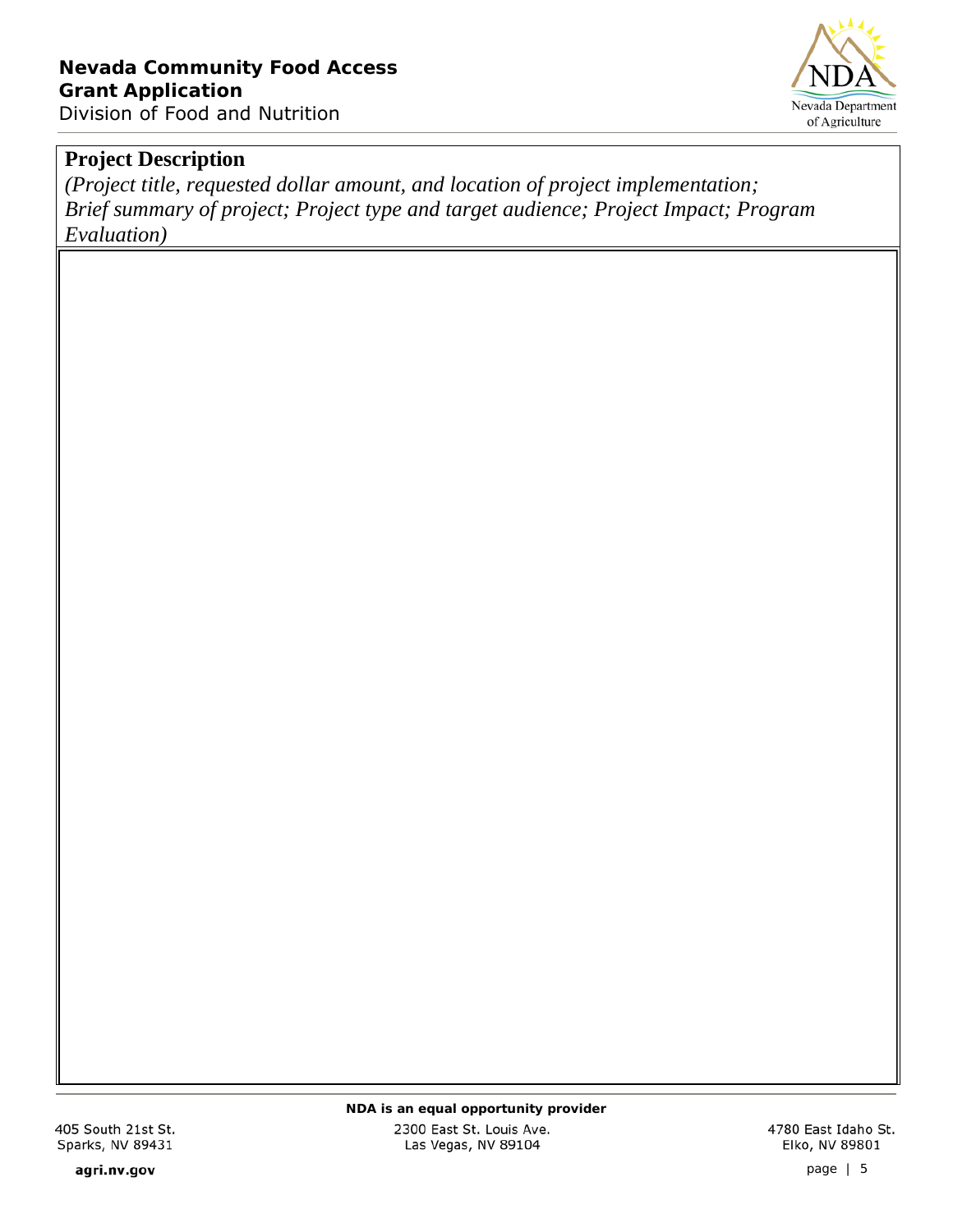

*(Project title, requested dollar amount, and location of project implementation; Brief summary of project; Project type and target audience; Project Impact)*

405 South 21st St. Sparks, NV 89431

agri.nv.gov

*NDA is an equal opportunity provider*

2300 East St. Louis Ave. Las Vegas, NV 89104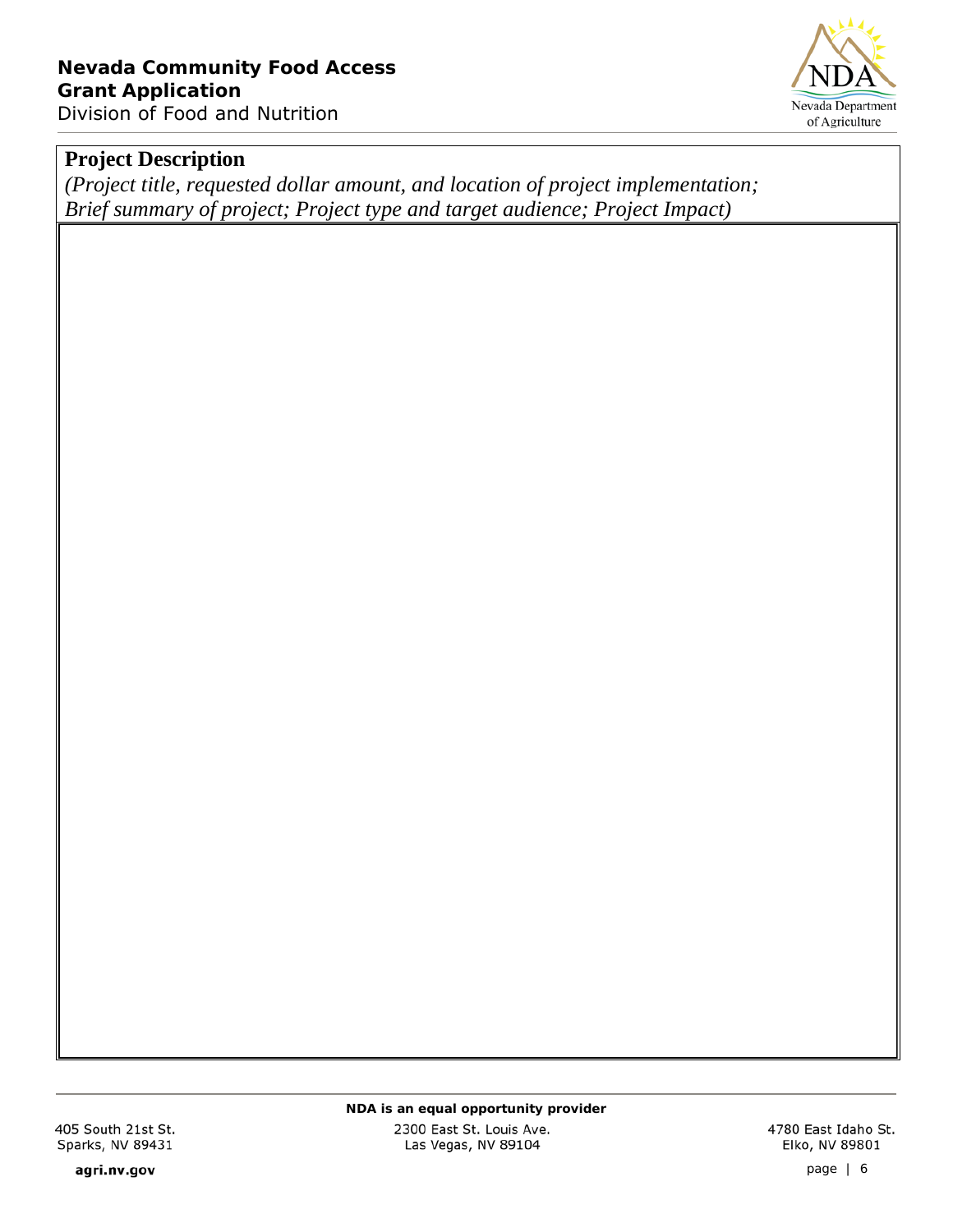

### **Budget Narrative**

*A. Must demonstrate a clear and strong relationship between*

*(1) the project's expenses,*

*(2) the project's goals and activities, and*

*(3) the targeted outcome. The budget narrative should be detailed, cost efficient, and should align with the project's goals.*

*B. The narrative should focus on explaining expenses, not simply listing or summarizing them. From the budget narrative, the reviewer should be able to assess how the budget expenditures relate directly to the targeted outcome and how the successful project will reach those outcomes.*

agri.nv.gov

2300 East St. Louis Ave. Las Vegas, NV 89104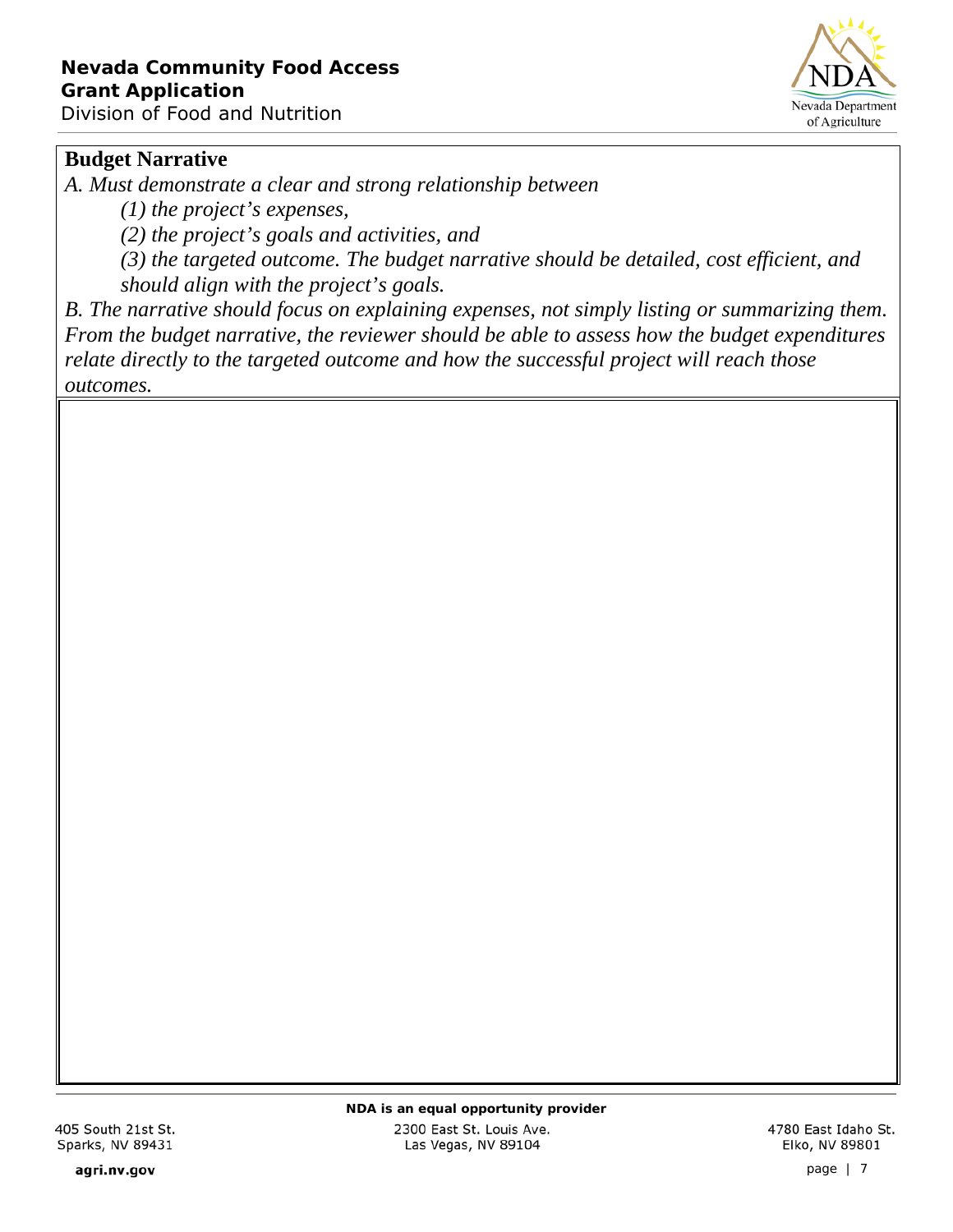

#### **Budget Narrative**

All expenses described in this budget narrative must be associated with expenses that will be covered by the sub grant award.

| <b>Budget Summary</b>        |                        |        |
|------------------------------|------------------------|--------|
| <b>Expense Category</b>      | <b>Funds Requested</b> |        |
| Personnel                    |                        |        |
| <b>Fringe Benefits</b>       |                        |        |
| Travel                       |                        |        |
| Equipment                    |                        |        |
| Supplies                     |                        |        |
| Contractual                  |                        |        |
| <b>Other/Food Purchases</b>  |                        |        |
| <b>Direct Costs Subtotal</b> | \$0.00                 |        |
| <b>Indirect Costs</b>        |                        |        |
|                              | <b>Total Budget</b>    | \$0.00 |

#### **PERSONNEL**

List the organization's employees whose time and effort can be specifically identified and easily and accurately traced to project activities.

| Number | Level of Effort (# of<br>Name/Title |                           | <b>Funds Requested</b> |
|--------|-------------------------------------|---------------------------|------------------------|
|        |                                     | hours or % FTE)           |                        |
|        |                                     |                           |                        |
|        |                                     |                           |                        |
|        |                                     |                           |                        |
|        |                                     |                           |                        |
|        |                                     | <b>Personnel Subtotal</b> | \$0.00                 |

#### **FRINGE BENEFITS**

Provide the fringe benefit rates for each of the project's salaried employees described in the Personnel section that will be paid with subgrant funds.

| Number   Name/Title | <b>Fringe Benefit Rate</b> | <b>Funds Requested</b> |  |
|---------------------|----------------------------|------------------------|--|
|                     |                            |                        |  |
|                     |                            |                        |  |
|                     |                            |                        |  |
|                     |                            |                        |  |
|                     | <b>Fringe Subtotal</b>     | \$0.00                 |  |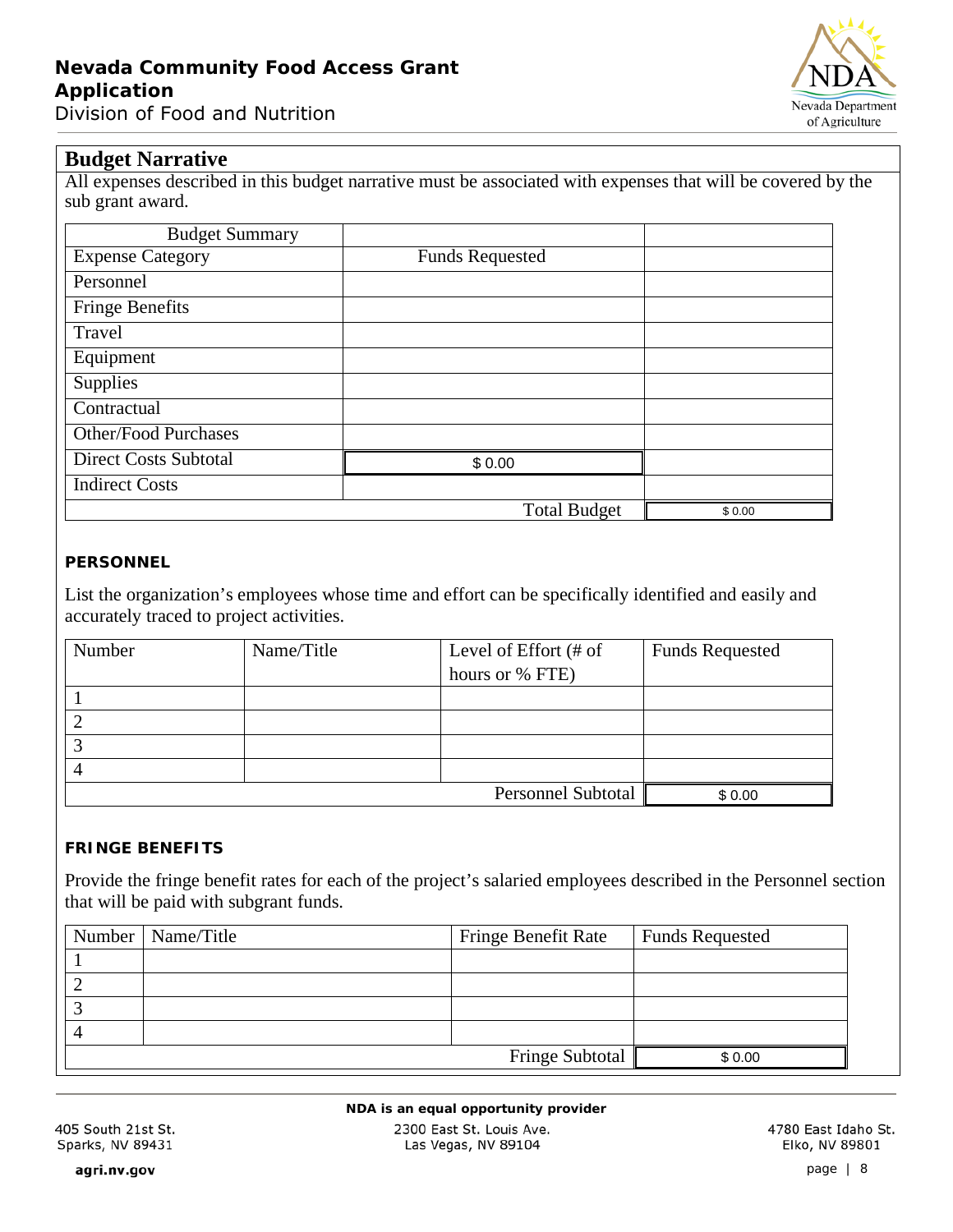

| <b>PERSONNEL JUSTIFICATION:</b> For each individual listed in the above table, describe the activities to be<br>completed by name/title including approximately when activities will occur. If additional space is needed, |
|----------------------------------------------------------------------------------------------------------------------------------------------------------------------------------------------------------------------------|
| please submit as an attachment.                                                                                                                                                                                            |
| Personnel 1:                                                                                                                                                                                                               |
| Personnel 2:                                                                                                                                                                                                               |
| Personnel 3:                                                                                                                                                                                                               |
| Add other Personnel as necessary:                                                                                                                                                                                          |
|                                                                                                                                                                                                                            |
| <b>TRAVEL</b>                                                                                                                                                                                                              |

Explain the purpose for each trip request. Please note that travel costs are limited to those allowed by formal organizational policy; in the case of air travel, project participants must use the lowest reasonable commercial airfares. For recipient organizations that have no formal travel policy and for-profit recipients, allowable travel costs may not exceed those established by the Federal Travel Regulation, issued by GSA, including the maximum per diem and subsistence rates prescribed in those regulations. This information is available at http://www.gsa.gov.

| Number                 | Date | Routes | Mileage | Staff | Misc.  | Meals/Per | <b>Total Funds</b> |
|------------------------|------|--------|---------|-------|--------|-----------|--------------------|
|                        |      |        |         |       |        | Diem      | Requested          |
|                        |      |        |         |       |        |           |                    |
| ↑                      |      |        |         |       |        |           |                    |
| 3                      |      |        |         |       |        |           |                    |
| 4                      |      |        |         |       |        |           |                    |
| 5                      |      |        |         |       |        |           |                    |
| 6                      |      |        |         |       |        |           |                    |
| ⇁                      |      |        |         |       |        |           |                    |
| <b>Travel Subtotal</b> |      |        |         |       | \$0.00 |           |                    |

**Travel Justification:** For each trip listed in the above table describe the purpose of this trip and how it will achieve the objectives and outcomes of the project. Be sure to include approximately when the trip will occur. If additional space is needed, please submit as an attachment.

Trip 1 (approximate date of travel MM/YYYY):

Trip 2 (approximate date of travel MM/YYYY):

Add other trips as necessary: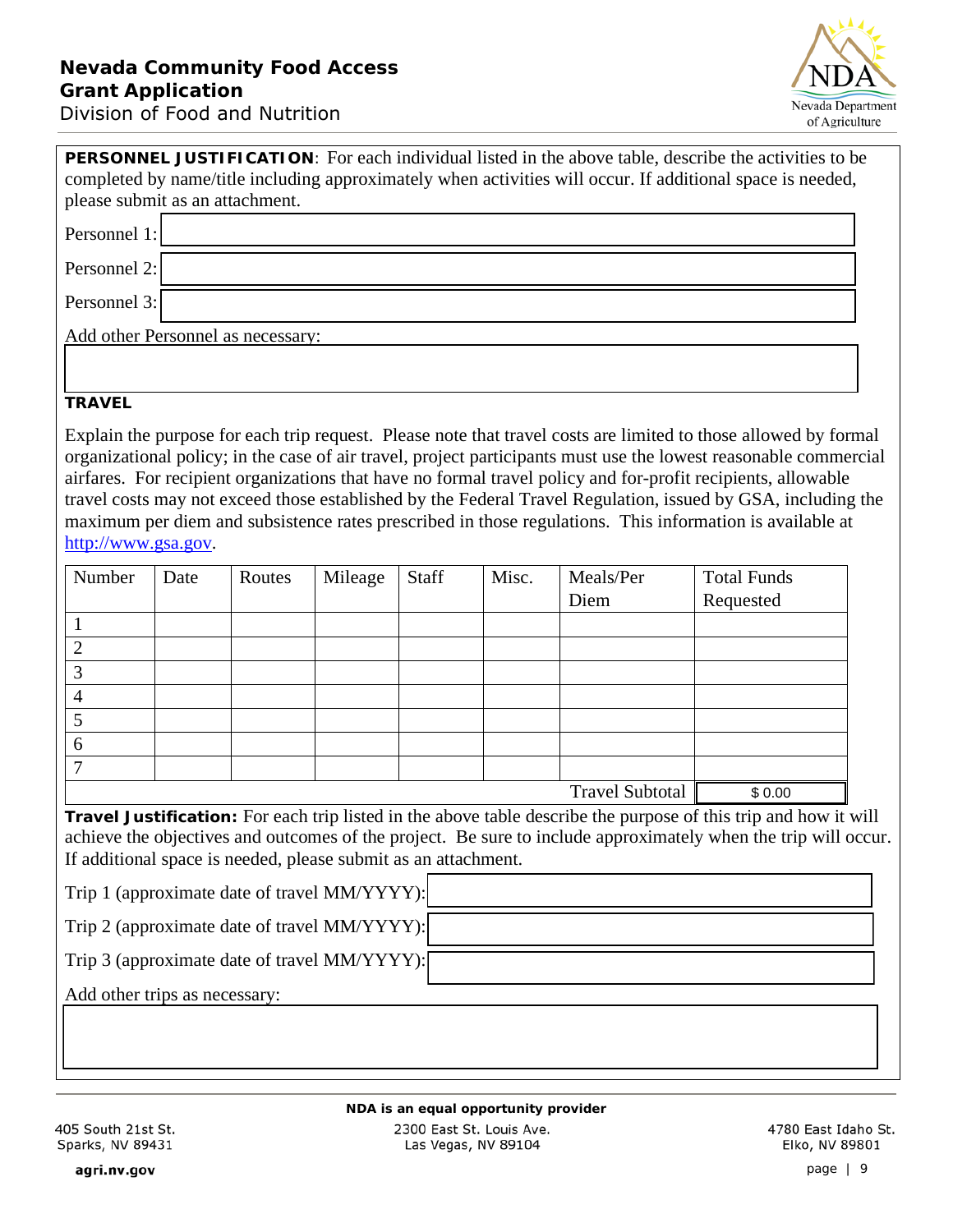

#### **EQUIPMENT**

Describe any special purpose equipment to be purchased or rented under the grant. "Special purpose equipment" is tangible, nonexpendable, personal property having a useful life of more than one year and an acquisition cost that equals or exceeds \$5,000 per unit and is used for the project.

| Number | Item Description   Rental or |          | Acquire When              | <b>Funds Requested</b> |
|--------|------------------------------|----------|---------------------------|------------------------|
|        |                              | Purchase |                           |                        |
|        |                              |          |                           |                        |
|        |                              |          |                           |                        |
|        |                              |          |                           |                        |
|        |                              |          |                           |                        |
|        |                              |          | <b>Equipment Subtotal</b> | \$0.00                 |

**Equipment Justification:** For each equipment item listed in the above table, describe how this equipment will be used to achieve the objectives and outcomes of the project. If additional space is needed, please submit as an attachment.

| Equipment 1: |                                  |
|--------------|----------------------------------|
| Equipment 2: |                                  |
| Equipment 3: |                                  |
|              | Add other Equipment as necessary |

#### **SUPPLIES**

List the materials, supplies and fabricated parts costing less than \$5,000 per unit and describe how they will support your project.

| Item Description   Per-Unit Cost | # of Units Purchased | Acquire When      | <b>Funds Requested</b> |
|----------------------------------|----------------------|-------------------|------------------------|
|                                  |                      |                   |                        |
|                                  |                      |                   |                        |
|                                  |                      |                   |                        |
|                                  |                      |                   |                        |
|                                  |                      | Supplies Subtotal | \$0.00                 |

**Supplies Justification:** Describe the purpose of each supply, listed in the table above, purchased and how it is necessary for your project.

**Signature:** <u>Date:</u> Date:

**Title:**

*NDA is an equal opportunity provider* 2300 East St. Louis Ave. Las Vegas, NV 89104

4780 East Idaho St. Elko, NV 89801

405 South 21st St. Sparks, NV 89431

agri.nv.gov